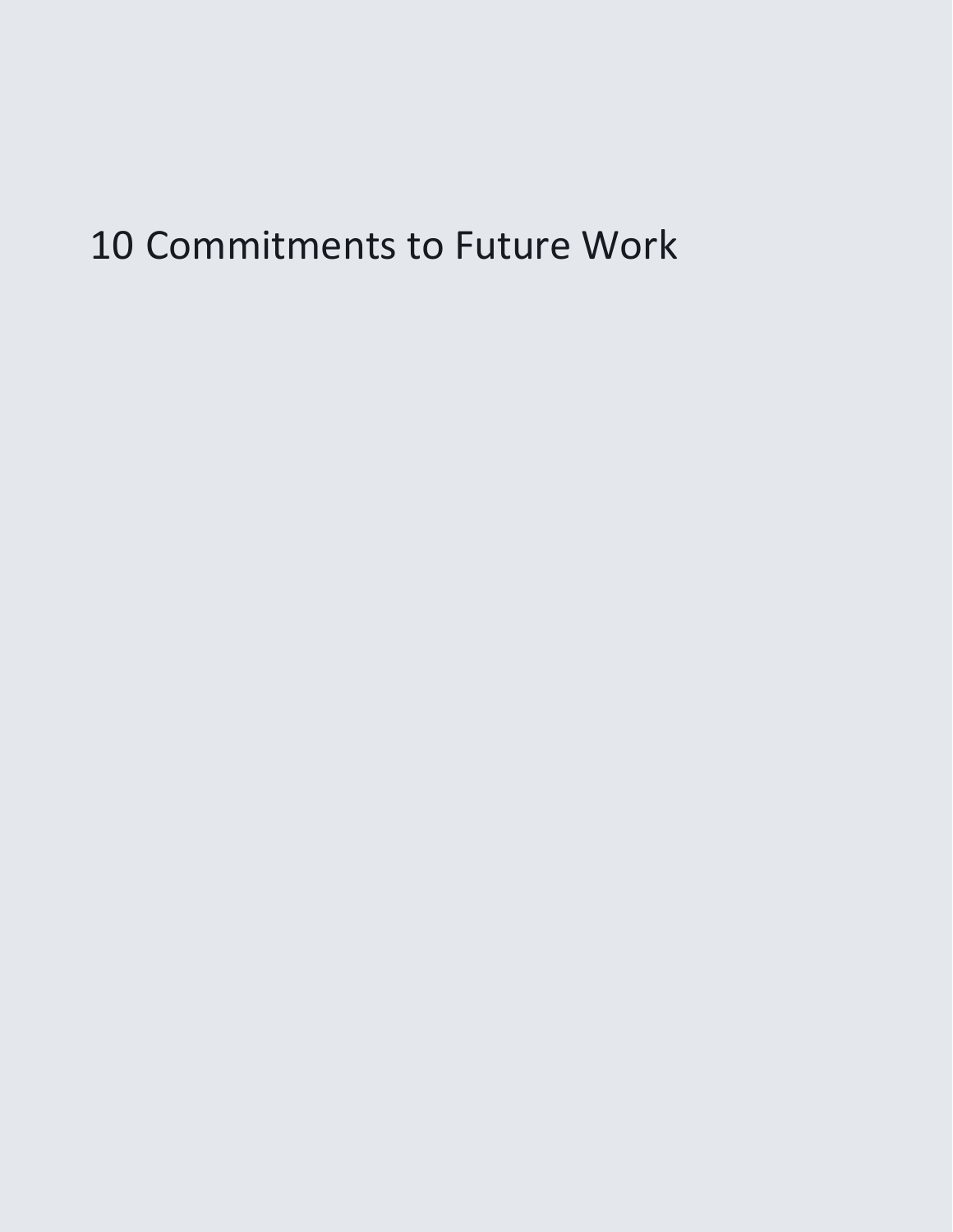# **Introduction**

10.1 This chapter of the ESR outlines the various commitments to future work related to the yongeTOmorrow EA Study and identifies the process for filing, review and amendment of the ESR.

# **Commitments to Future Consultation on Operational Strategy**

- 10.2 As a result of the considerations outlined in earlier chapters, the operational aspects of the Preferred Design Concept are excluded from this Environmental Assessment. Operations will continue to be consulted upon during the next stage of design and brought forward to the appropriate committee of the Council and Toronto City Council for consideration at a future date prior to construction.
- 10.3 During the detailed design phase, the following operational elements will continue to be considered and refined:
	- Location and timing of pedestrian priority areas, if any
	- Turn movements/restrictions, one-way/two-way driving access, and signal timings
	- Locations of accessible pick-up/drop off, loading, and stopping/standing areas
	- Cafes, vending, street events and public realm activations
	- TTC Bus Operations (Night bus and Subway shuttles)
	- Maintenance and winter operations
	- Approaches to post-implementation monitoring, education and enforcement
- 10.4 Future consultation on the operational strategy will take place in tandem with detailed design and following the approval of the ESR.

## **Commitments to Future Work**

10.5 Various commitments to future work have been made and are documented in this Environmental Study Report, covering: Permits and Approvals, Detailed Design & Construction Timing, and the Environmental Study Report Filing, Review and Amendment Process.

## **Environmental Study Report Filing, Review and Amendment Process**

- 10.6 The ESR will be submitted to the MECP for a 30-day Public Review period after filing the Notice of Study Completion.
- measures. The addendum shall be filed with the ESR and the Notice of Filing of Addendum shall be 10.7 In the event that an amendment is required to EA due to unforeseen circumstances that arise during the detailed design stage, such as changes in the environmental conditions, development of new design standards or technologies or mitigation measures or the identification of previously unknown concerns. Subsequent to the filing of the ESR, any modification to the project or change in the environmental setting for the project shall be reviewed. Should the change be considered significant, it shall be documented as an addendum to the ESR detailing the circumstances necessitating the change, the environmental implications of the change, and the mitigating given immediately to all potentially affected members of the public and review agencies as well as those who were notified in the preparation of the original ESR. The ESR addendum will be placed on the public record with the City of Toronto for a 30-day review period.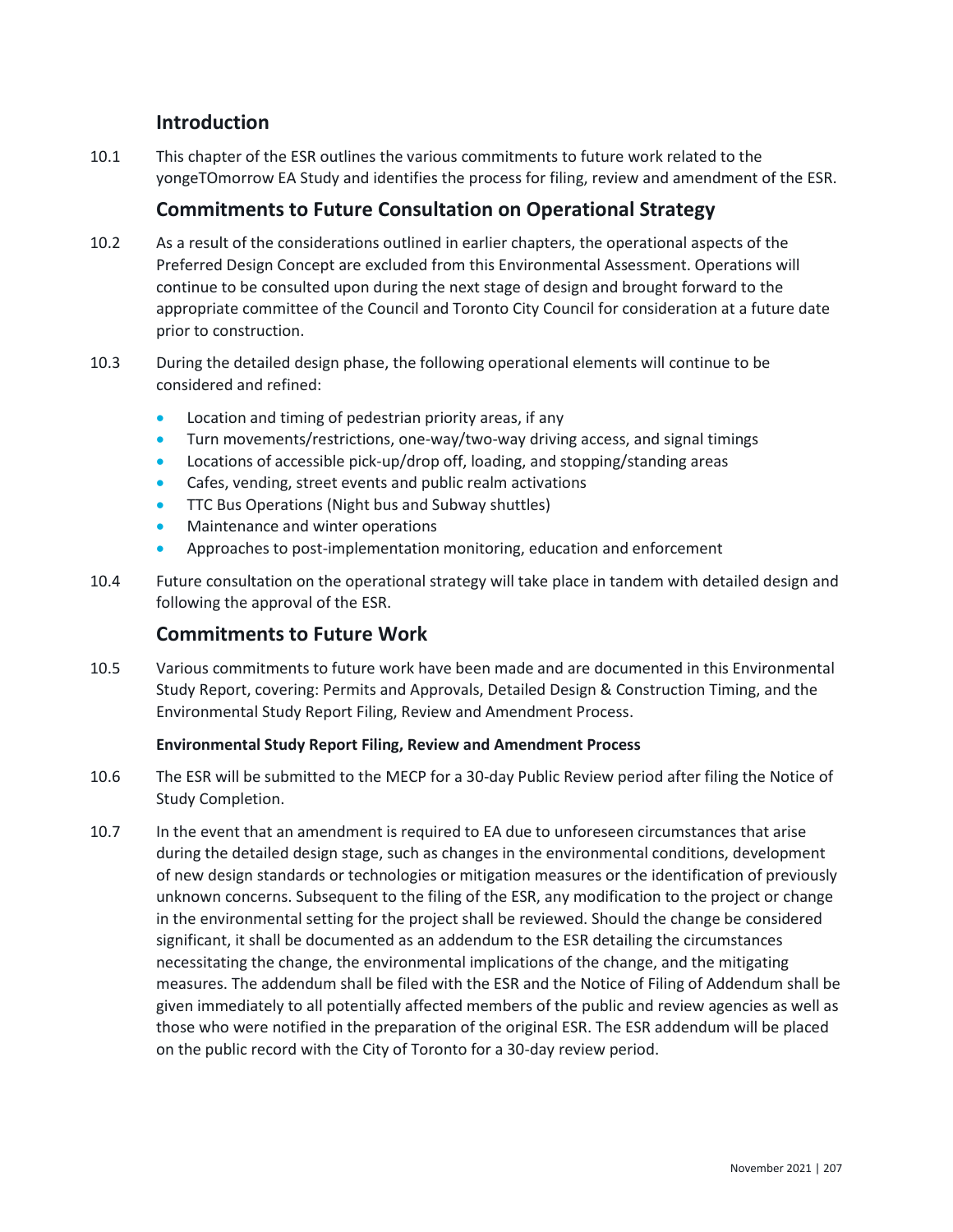- 10.8 During the review period, if there are outstanding concerns or comments they can be provided directly to the City of Toronto. In addition, a request may be made to the MECP for an order requiring a higher level of study or that conditions be imposed, only on the grounds that the requested order may prevent, mitigate or remedy adverse impacts on constitutionally protected Aboriginal and treaty rights. This request is referred to as a formal s.16 order.
- 10.9 Once the public review period has expired and providing there are no outstanding orders under section 16 of the EA Act, or if the Minister refuses an order request, the City may proceed to the final phase of the planning and design process.

### **Detailed Design & Operational Planning – 2022-2023 (Subject to Approval of EA)**

- the following steps. In collaboration with Engineering & Construction Services, Toronto Water, and 10.10 Following approval of the Environmental Assessment process, the City of Toronto will undertake the Public Consultation Unit:
	- operational planning, and associated consultation in coordination with the city staff team • Issue a Request for Proposal (RFP) for consulting services to undertake detailed design,
	- Hire design team and initiate detailed design process
	- Develop consultation plan in coordination with the Public Consultation Unit
	- Initiate Technical Advisory Committee and Stakeholder Advisory Group (members from the existing groups will be invited to continue participation in addition to a call for new participants)
	- Continue with individual property owner/operator interviews regarding site specific design issues
- tender-ready construction drawings: 10.11 During the detailed design phase, the following physical design elements will be refined into
	- Types of materials, finishes, furnishings, gates or retractable bollards, and plantings
	- Placement of trees, plantings, furnishings, gates or retractable bollards, and lights
	- Curb and paving details (curb radii, tactile warnings, transit platforms)
	- Exact dimensions and spacing of elements above and below ground
	- Construction schedule, staging, phasing, and construction traffic management plans
- refined as outlined in Chapter 10 of this ESR. This consultation will focus on: 10.12 During the detailed design phase, the operational elements will continue to be considered and
	- Location and timing of pedestrian priority areas, if any
	- Turn movements/restrictions, one-way/two-way driving access, and signal timing
	- Locations of accessible pick-up/drop off, loading, and stopping/standing areas
	- Cafes, vending, street events and public realm activations
	- TTC Bus Operations (Night bus and Subway shuttles)
	- Maintenance and winter operations
	- Approaches to post-implementation monitoring, education and enforcement

#### **Construction Phasing & Sequencing – anticipated 2024-2027 (Subject to Approval of EA)**

 10.13 The City of Toronto will continue to consult with the community on construction schedules, phasing, and impacts. Following the completion of the detailed design and approval on the